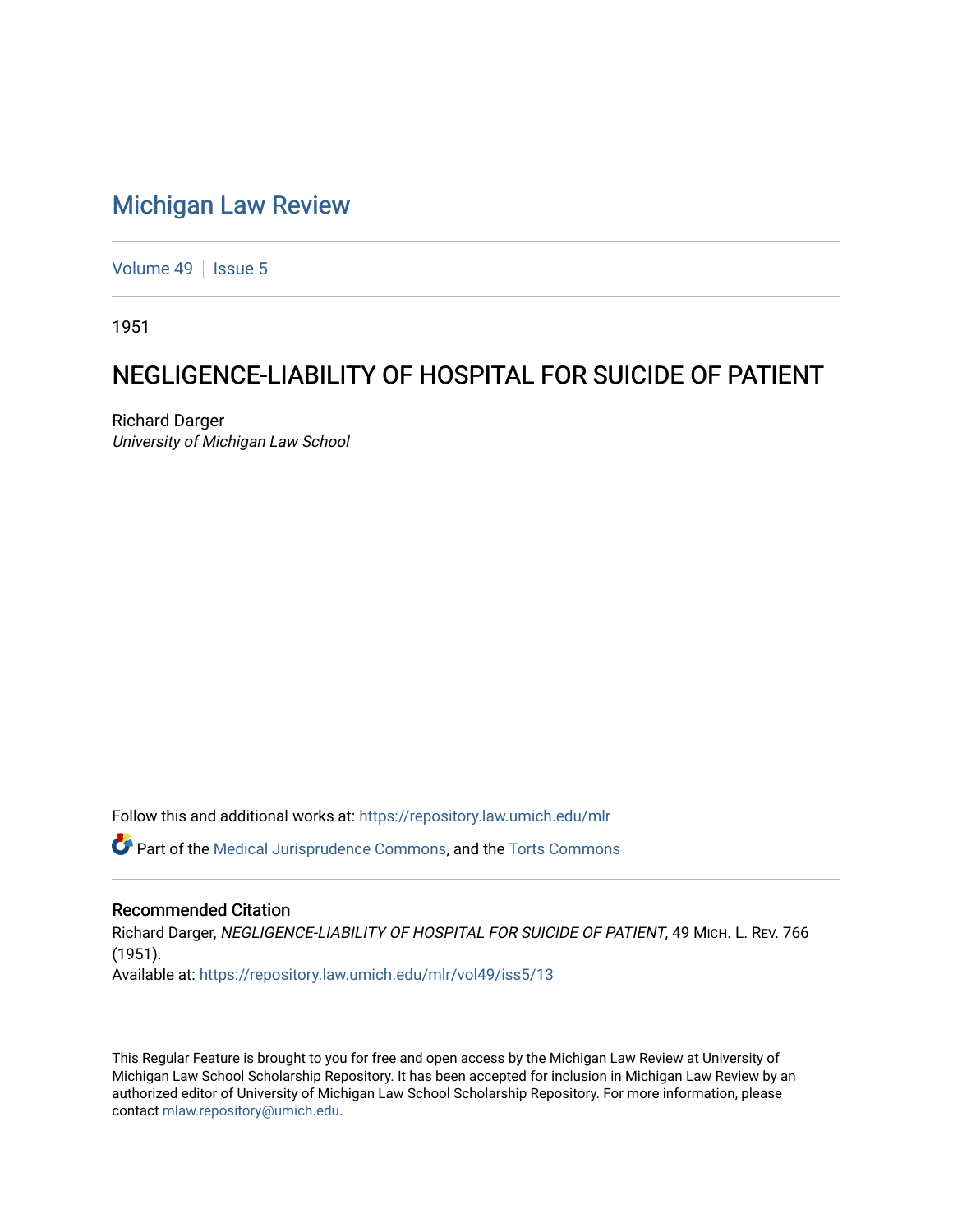NEGLIGENCE-LIABILITY OF HOSPITAL FOR SUICIDE OF PATIENT-Decedent, a patient in the advanced stages of labor awaiting transfer from the labor room to the delivery room of defendant hospital, opened a window, unhooked the screen and jumped or fell to her death below. It was assumed by the court that death was caused by intrapartum psychosis, a condition which plaintiff claimed was recognized by the medical profession as a hazard of childbirth. Decedent had exhibited no unusual symptoms and had previously been through two normal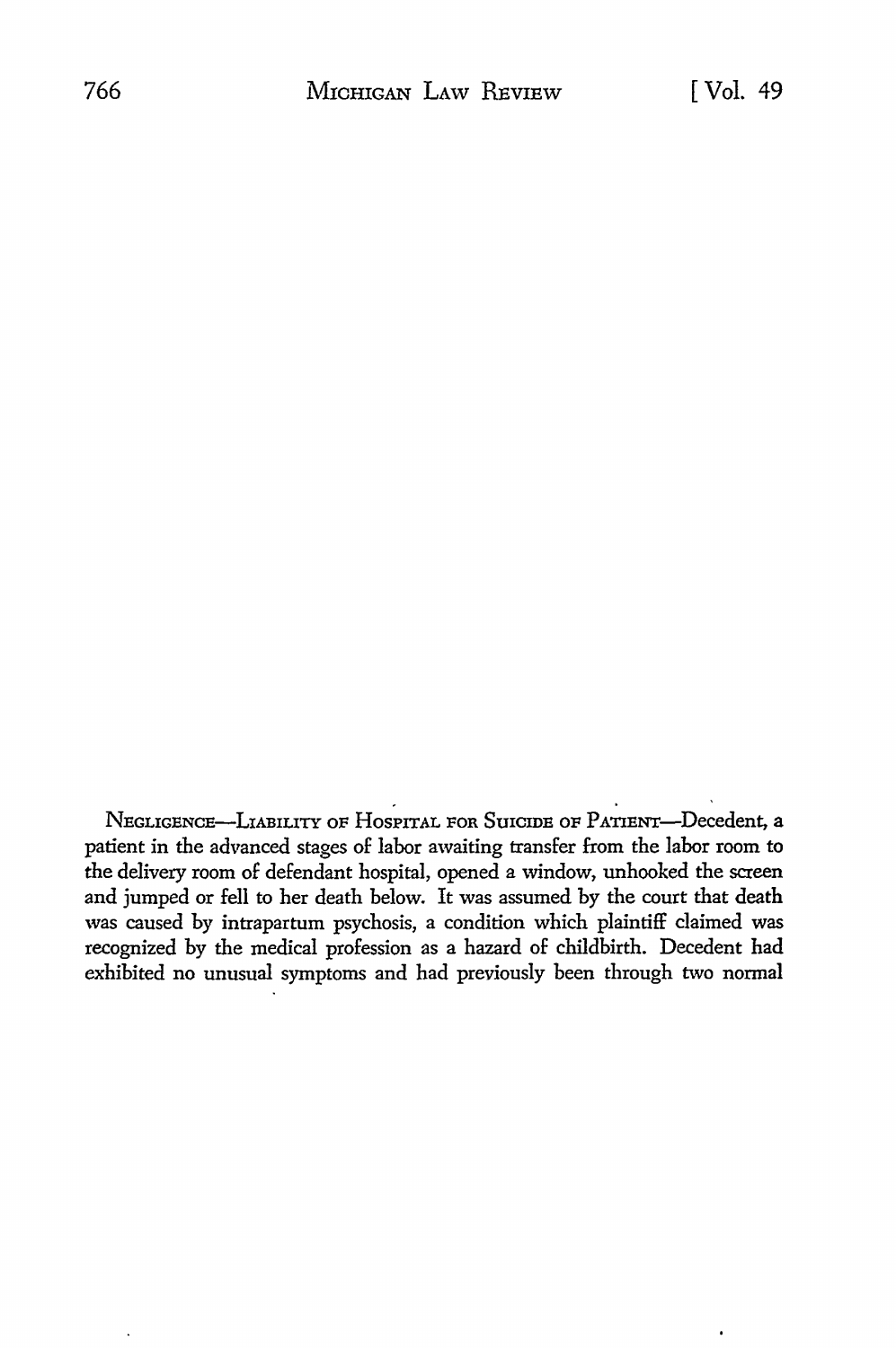pregnancies. The jury was allowed *to* find defendant negligent in not providing for constant attendance and in failing *to* bar the window of the labor room. Judgment for the plaintiff in the trial' court was reversed by the appellate division. On appeal by the plaintiff *to* the Court of Appeals, *held,* reversed, two judges dissenting. *Santos v. Unity Hospital,* 301 N.Y. 153, 93 N.E. (2d) 574 (1950).

The general duty of a hospital is *to* provide such care and attention for the safety of the patient as his mental and physical condition may reasonably require.<sup>1</sup> In determining whether this obligation has been fulfilled, the usual view is that no one is required to guard against a hazard which a reasonable man under the circumstances would not anticipate as likely to happen.2 Thus it is held that those in charge of a patient are not required to anticipate that he will jump or fall through a window unless they have knowledge of language or conduct by the patient that should lead them to realize that the patient is in danger from his own actions.3 Sometimes the anticipated danger is from intentional self injury.4 At other times injury caused by an attempt to flee from some supposed danger may be foreseen.<sup>5</sup> Sometimes danger can be foreseen in allowing unrestricted movement when the patient is not possessed of all his protective faculties.<sup>6</sup> These cases should be distinguished in order to determine whether the hospital in a particular case should be held liable for negligence. Delirium may be a sufficient warning that special care should be used to prevent an accidental injury to the patient<sup>7</sup> but it is usually held to be insufficient to charge a hospital with notice of a suicidal mania or an irrational fear which may cause an attempt to escape through a window.<sup>8</sup> Violence, when accompanying delirium, has been held sufficient notice to call for special protection from intentional self injury<sup>9</sup> though there is authority to the contrary.<sup>10</sup> Notwithstanding the lack of complete accord as to what constitutes sufficient notice *to* require special care, all the cases seem *to* agree that *to* find negligence there must be some evidence which would lead the hospital to realize that this very patient is in danger from his own actions. In the principal case the patient apparently was normal and healthy and had

1 Wetzel v. Omaha Maternity Hospital, 96 Neb. 636, 148 N.W. 582 (1914). For a general discussion of the liability of hospitals for improper care of patients, see 22 A.L.R. 341 (1923), 39 A.L.R. 1431 (1925), 124 A.L.R. 186 (1940).

<sup>2</sup>Fetzer v. Aberdeen Clinic, 48 S.D. 308, 204 N.W. 364 (1925).

3 Wood v. Samaritan Institution, 26 Cal. (2d) 847, 156 P. (2d) 470 (1945); Hawthorne v. Blythewood, 118 Conn. 617, 174 A. 81 (1934).

<sup>4</sup> Daley v. State, 187 Misc. 99, 64 N.Y.S. (2d) 32 (1946); Tate v. McCall Hospital, 57 Ga. App. 824, 196 S.E. 906 (1938).

<sup>5</sup> Robertson v. Charles B. Towns Hospital, 178 App. Div. 285, 165 N.Y.S. 17 (1917); Emory University v. Shadburn, 47 Ga. App. 643, 171 S.E. 192 (1933).

 $6$  Durfee v. Dorr, 131 Ark. 369, 199 S.W. 376 (1917); Davis v. Springfield Hospital, (Mo. App. 1917) 196 S.W. 104, (on retrial) (Mo. App. 1920) 218 S.W. 696.

<sup>7</sup>Supra note 6.

8 Breeze v. St. Louis & S.F. Ry., 264 Mo. 258, 174 S.W. 409 (1915); Fetzer v. Aberdeen Clinic, supra note 2; Wood v. Samaritan Institution, supra note 3; Davis v. Springfield, supra note 6. *Contra*, Wetzel v. Omaha Maternity Hospital, supra note 1.

<sup>9</sup>Spivey v. St. Thomas HOSPital, 31 Tenn. App. 12, 211 S.W. (2d) 450 (1947); Wood v. Samaritan Institution, supra note 3.

10 Illinois Cent. R. Co. v. Cash's Administrator, 221 Ky. 655, 299 S.W. 590 (1927).